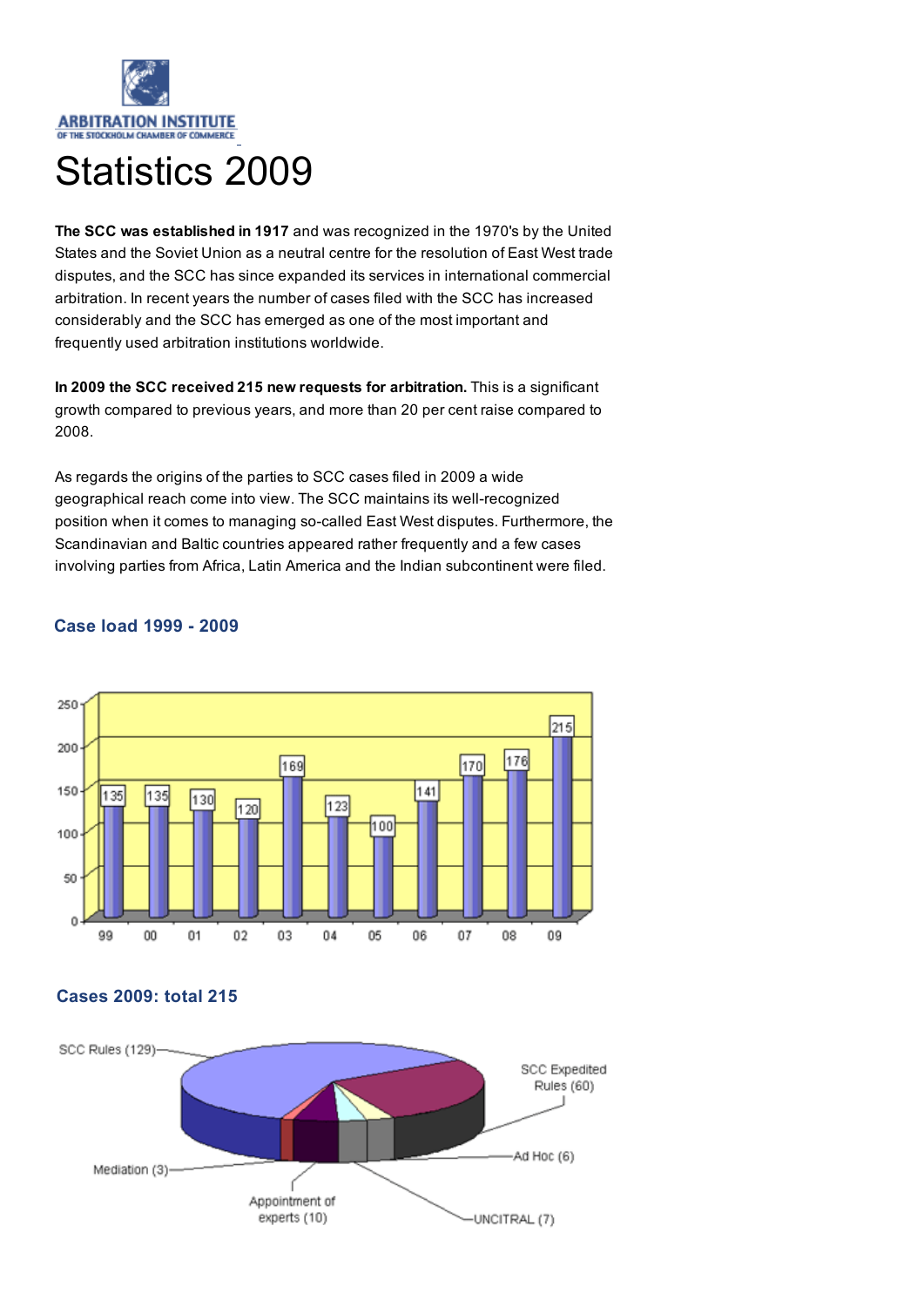## Nationality of the Parties 2009

| Country                          | Number of<br>cases | Country               | Number of<br>cases |
|----------------------------------|--------------------|-----------------------|--------------------|
| Sweden                           | 152                | Kazakhstan            | $\overline{2}$     |
| Russia                           | 22                 | Uzbekistan            | $\overline{2}$     |
| <b>USA</b>                       | 13                 | Spain                 | $\overline{1}$     |
| Norway                           | 13                 | Slovakia              | 1                  |
| <b>Great Britain</b>             | 12                 | Lithuania             | $\mathbf{1}$       |
| Finland                          | 10                 | Panama                | 1                  |
| Ukraine                          | 9                  | Thailand              | 1                  |
| Germany                          | 8                  | Cuba                  | 1                  |
| Switzerland                      | 7                  | Kirgizistan           | 1                  |
| China                            | 6                  | Kenya                 | 1                  |
| Italy                            | 6                  | Jersey                | $\mathbf{1}$       |
| Cyprus                           | 5                  | Inteland              | 1                  |
| France                           | 5                  | India                 | 1                  |
| Denmark                          | 5                  | Greece                | 1                  |
| The Netherlands                  | 4                  | Hong Kong             | $\mathbf{1}$       |
| <b>British Virgin</b><br>Islands | 3                  | Afghanistan           | 1                  |
| Latvia                           | 3                  | Pakistan              | $\overline{1}$     |
| Belgium                          | 3                  | Tanzania              | 1                  |
| Hungary                          | $\overline{2}$     | Czech Republic        | 1                  |
| Romania                          | 2                  | Moldavia              | 1                  |
| Austria                          | $\overline{2}$     | Luxembourg            | 1                  |
| Poland                           | 2                  | The Åland Island (FI) | 1                  |

## Apportionment Swedish/International Cases 2003 - 2009